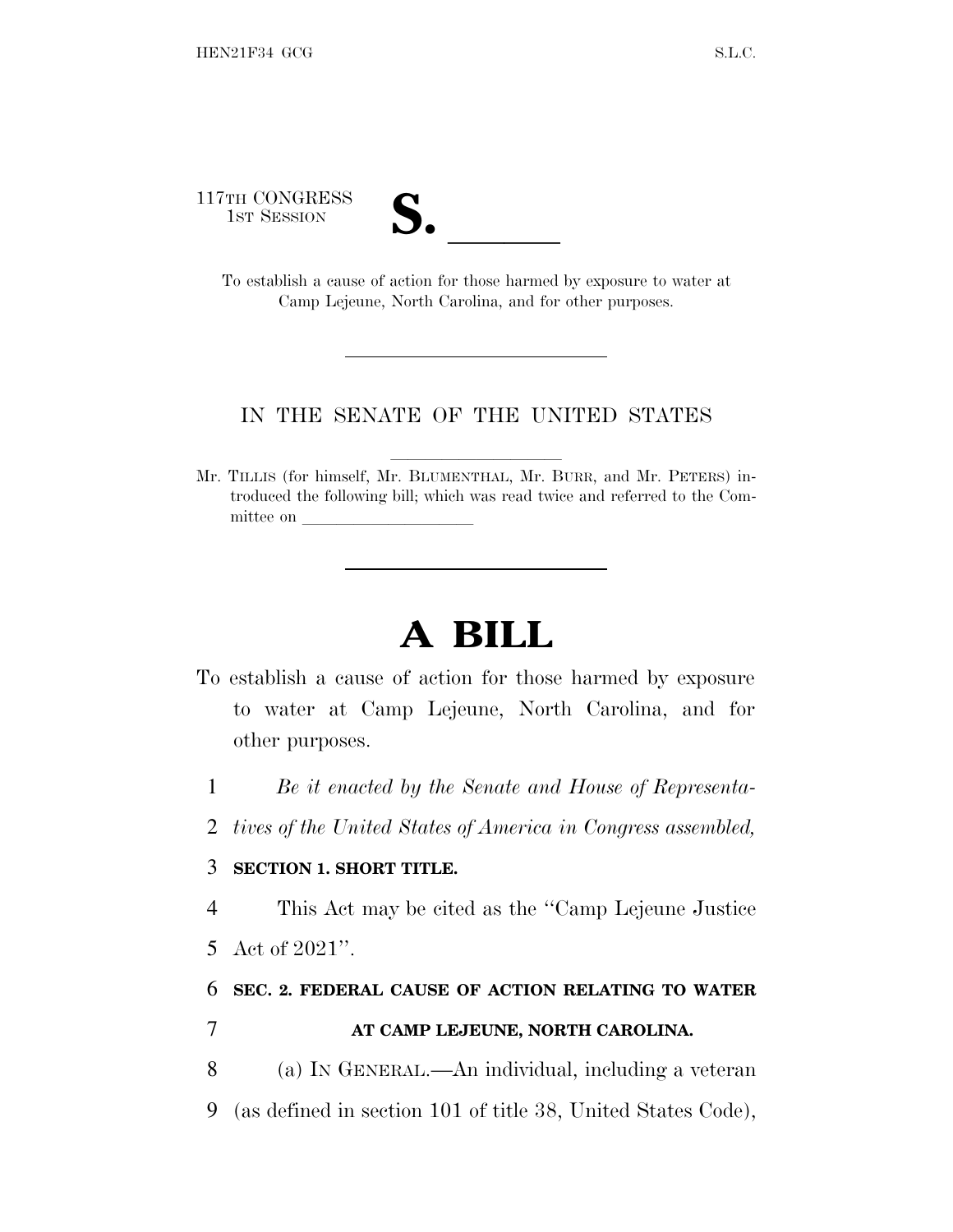HEN21F34 GCG S.L.C.

 or the legal representative of such an individual, who re- sided, worked, or was otherwise exposed (including in utero exposure) for not less than 30 days during the pe- riod beginning on August 1, 1953 and ending on Decem- ber 31, 1987 to water at Camp Lejeune, North Carolina, that was supplied by, or on behalf of, the United States may bring an action in the United States District Court for the Eastern District of North Carolina to obtain ap- propriate relief for harm that was caused by exposure to the water at Camp Lejeune.

(b) BURDENS AND STANDARD OF PROOF.—

12 (1) IN GENERAL.—The burden of proof shall be on the party filing the action to show one or more relationships between the water at Camp Lejeune and the harm.

 (2) STANDARDS.—To meet the burden of proof described in paragraph (1), a party shall produce evidence showing that the relationship between expo- sure to the water at Camp Lejeune and the harm is—

21 (A) sufficient to conclude that a causal re-lationship exists; or

23 (B) sufficient to conclude that a causal re-lationship is at least as likely as not.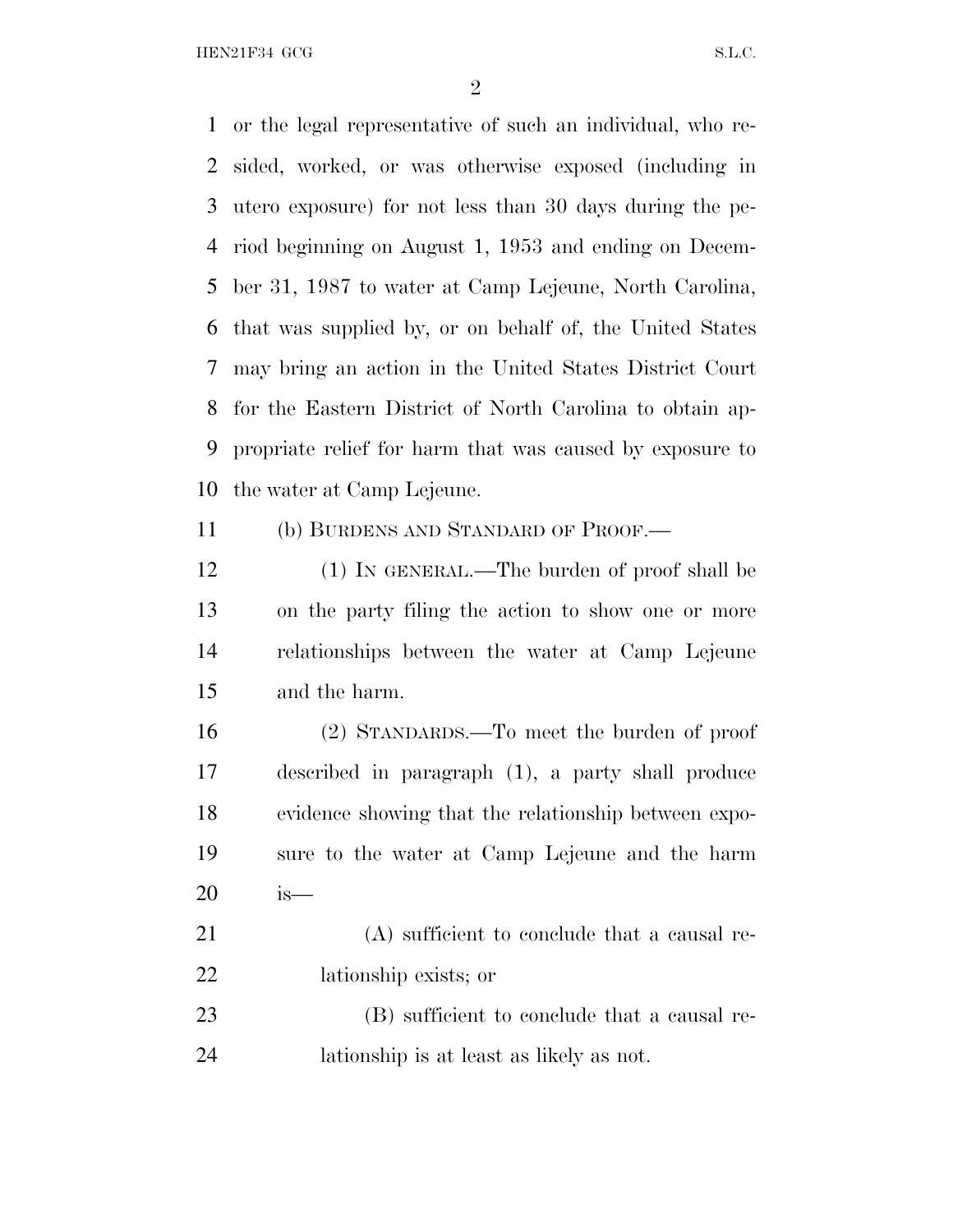(c) EXCLUSIVE JURISDICTION AND VENUE.—The United States District Court for the Eastern District of North Carolina shall have exclusive jurisdiction over any action filed under subsection (a), and shall be the exclusive venue for such an action. Nothing in this subsection shall impair the right of any party to a trial by jury.

(d) EXCLUSIVE REMEDY.—

 (1) IN GENERAL.—An individual, or legal rep- resentative of an individual, who brings an action under this section for a harm described in subsection (a), including a latent disease, may not thereafter bring a tort action against the United States for such harm pursuant to any other law.

 (2) HEALTH AND DISABILITY BENEFITS RELAT- ING TO WATER EXPOSURE.—Any award made to an individual, or legal representative of an individual, under this section shall be offset by the amount of any disability award, payment, or benefit provided to the individual, or legal representative—

(A) under—

 (i) any program under the laws ad- ministered by the Secretary of Veterans Affairs;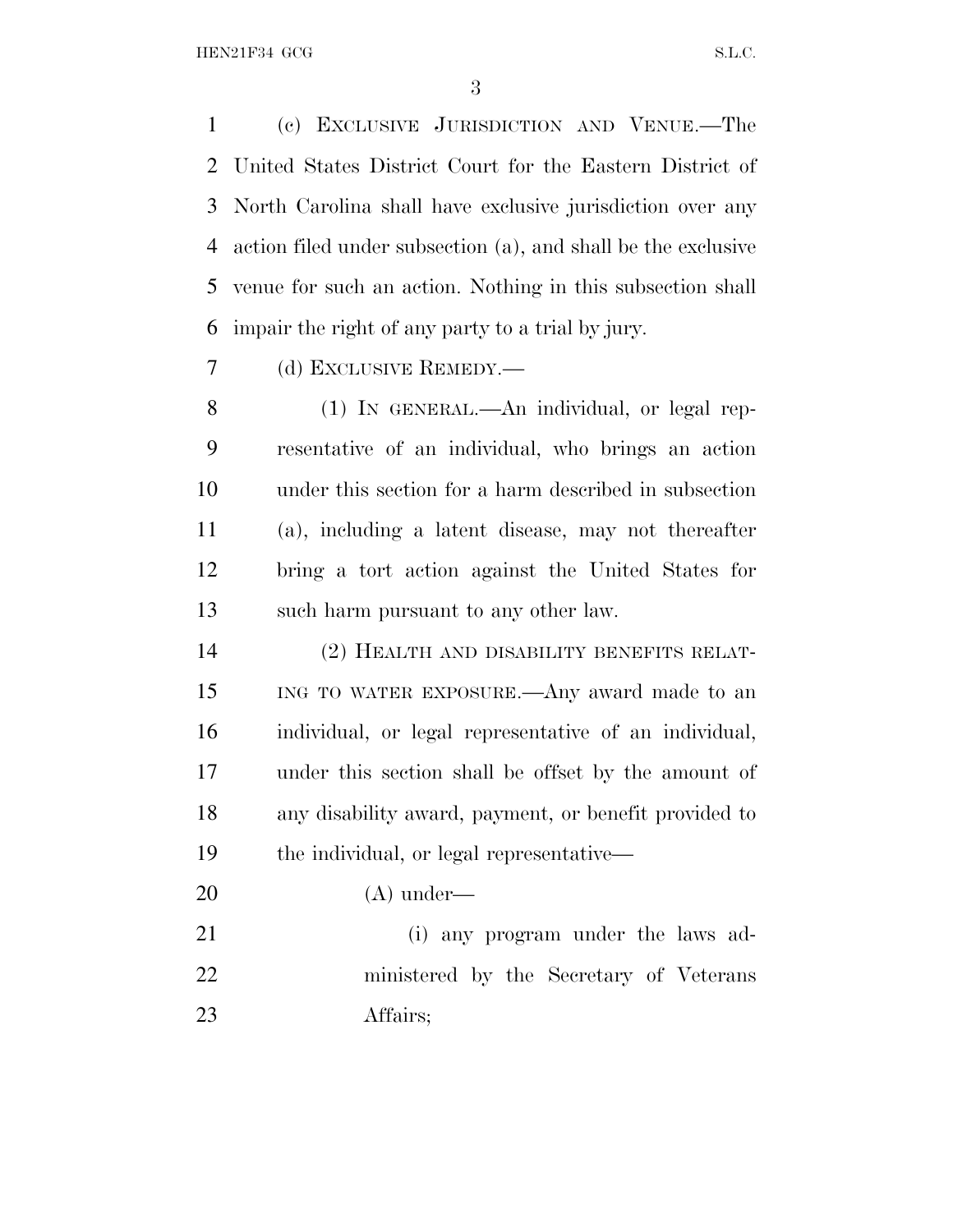$HEN21F34$  GCG  $SL.C.$ 

| $\mathbf{1}$   | (ii) the Medicare program under title                           |
|----------------|-----------------------------------------------------------------|
| $\overline{2}$ | XVIII of the Social Security Act (42)                           |
| 3              | U.S.C. $1395$ et seq.); or                                      |
| $\overline{4}$ | (iii) the Medicaid program under title                          |
| 5              | XIX of the Social Security Act (42 U.S.C.                       |
| 6              | $1396$ et seq.); and                                            |
| $\tau$         | (B) in connection with health care or a dis-                    |
| 8              | ability relating to exposure to the water at                    |
| 9              | Camp Lejeune.                                                   |
| 10             | (e) IMMUNITY LIMITATION.—The United States may                  |
| 11             | not assert any claim to immunity in an action under this        |
| 12             | section that would otherwise be available under section         |
| 13             | $2680(a)$ of title 28, United States Code.                      |
| 14             | (f) No PUNITIVE DAMAGES.—Punitive damages may                   |
| 15             | not be awarded in any action under this section.                |
| 16             | (g) DISPOSITION BY FEDERAL AGENCY RE-                           |
| 17             | QUIRED.—An individual may not bring an action under             |
|                | 18 this section before complying with section 2675 of title 28, |
| 19             | United States Code.                                             |
| 20             | (h) EXCEPTION FOR COMBATANT ACTIVITIES.-This                    |
| 21             | section does not apply to any claim or action arising out       |
| 22             | of the combatant activities of the Armed Forces.                |
| 23             | (i) APPLICABILITY; PERIOD FOR FILING.                           |
|                |                                                                 |